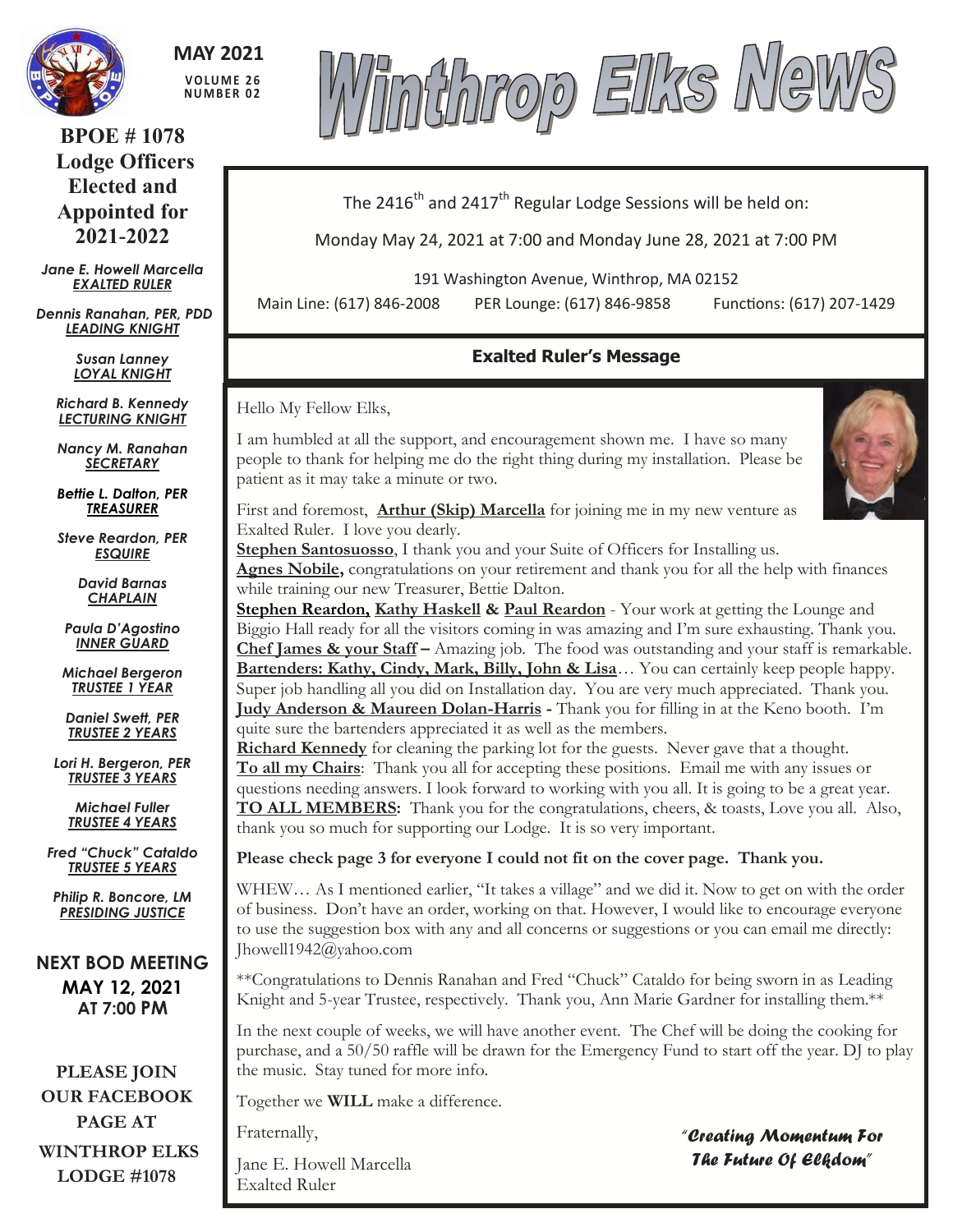# **SICKNESS AND DISTRESS**

Henry Famolare Resting at Home Martin S. Rosen Resting at Home Frank C. Sarro Resting at Home

Contact Leading Knight Dennis Ranahan (617) 999-5063 if you know of any members who are sick or distressed.

### **PROPOSITIONS FOR LIFE MEMBERSHIP**

**The Secretary requests that Life Membership be granted to the following who shall be balloted upon at the regular Lodge Session on Monday May 24, 2021.** 

 **Birth Date Initiated**

3767 James T. Macken Jr. 05/21/1956 05/25/1983

3296 Thomas G. McCarthy Jr. 04/21/1956 06/22/1977



# **STORK REPORT — Possibly Future Elks —**



Brenda and Thomas Batts welcomed granddaughter Eleanor Jean Leary.

Anthony D'Agostino welcomed grandson Keaton Taflon D'Agostino.

Debra Domenico welcomed granddaughter Pasqualena Theresa Auriemma.

John Domenico welcomed great-grandniece Pasqualena Theresa Auriemma.

Robert Domenico welcomed granddaughter Pasqualena Theresa Auriemma.

James Leary III welcomed daughter Eleanor Jean Leary.

James Leary welcomed granddaughter Eleanor Jean Leary.

Nancy and Dennis Ranahan welcomed grandnephew Anthony Joseph "AJ" Famulari.

Betty and Michael Salemme welcomed grandnephew Anthony Joseph "AJ" Famulari.

Wayne Wyatt welcomed grandniece Eleanor Jean Leary.

#### Need to Reach someone at the lodge?

Secretary: Nancy Ranahan. . . . . 617-207-1590 Email: [secretary1078@comcast.net](mailto:SECRETARY1078@COMCAST.NET) 



Treasurer: Bettie Dalton . . . . . 617-207-1680 Email: treasure[r1078@comcast.net](mailto:SECRETARY1078@COMCAST.NET)

Function Manager/Office . . . . . 617-207-1429 Email: [winthropelksfunctions@gmail.com](mailto:winthropelksfunctions@gmail.com)

**Main Line 617-846-2008 PER Lounge 617-846-9858 / Grille Room 617-846-1488**



**The Clock This Day Has Stopped and Across Its Dial The Motionless Shadows Mark The Hour of Eleven**

**Frank A. Recupero** *Initiated: 02/11/1981 Deceased: 04/01/2021*

**John K. Boudrow** *Initiated: 09/25/1996 Deceased: 04/07/2021*

**Sleep My Brothers and May Peace Be With You.**

# With Heartfelt Sympathy to Our Members

Timothy Boudrow on loss of his brother. Dennis Boudrow on loss of his cousin. Mark DeGregorio on loss of his cousin. Paul DeGregorio on loss of his cousin. Robert DeGregorio on loss of his cousin. Frank R. Ferrara LM on loss of his daughter. Karen Hodgkins on loss of her aunt. Mary Hodgkins on loss of her sister. Steve Moran LM on loss of his brother-in-law. James Robson on loss of his brother-in-law. Carl Tarantino on loss of his sister-in-law. Joel Tsiumis on loss of his aunt. Joseph Tsiumis on loss of this aunt. Paul Turner LM on loss of his sister-in-law.



## **PROPOSITIONS FOR MEMBERSHIP**

| <i>Initiation</i>  | <b>Residence</b> | <i>Occupation</i>              | <b>Proposer</b>  |
|--------------------|------------------|--------------------------------|------------------|
| Brad Buccini       | Winthrop         | <b>Business</b><br>Development | Nancy Ranahan    |
| Dennis O'Leary     | Winthrop         | Maintenance<br>Superintendent  | Charles O'Leary  |
| Christine Starratt | Lowell           | Retired                        | William Starratt |
| Reinstatement      | <b>Residence</b> | <i>Occupation</i>              | <b>Proposer</b>  |
| Mark Tallent       | Winthrop         | Facilities<br>Director         | Kathy Haskell    |

*Pending an interview, applicants will be balloted at a future Lodge Session. Please review the listing and report any concerns immediately to the Committee chairman, Richard Friel (617) 846-2345 or to Committee member, Jane Rosenthal (617) 846-9111.* **Interview Committee meets at least once each month, except for August. Review Secretary's Board details.**

### **2021—2022 Fraternal Year**

There are nearly 300 members who have yet to pay their dues. If you lost or misplaced your notice you can either mail a check or go online to pay by credit or debit card:

### **https://search.revopay.com/elkslodge**

Dues are payable on or before April 1<sup>st</sup> annually.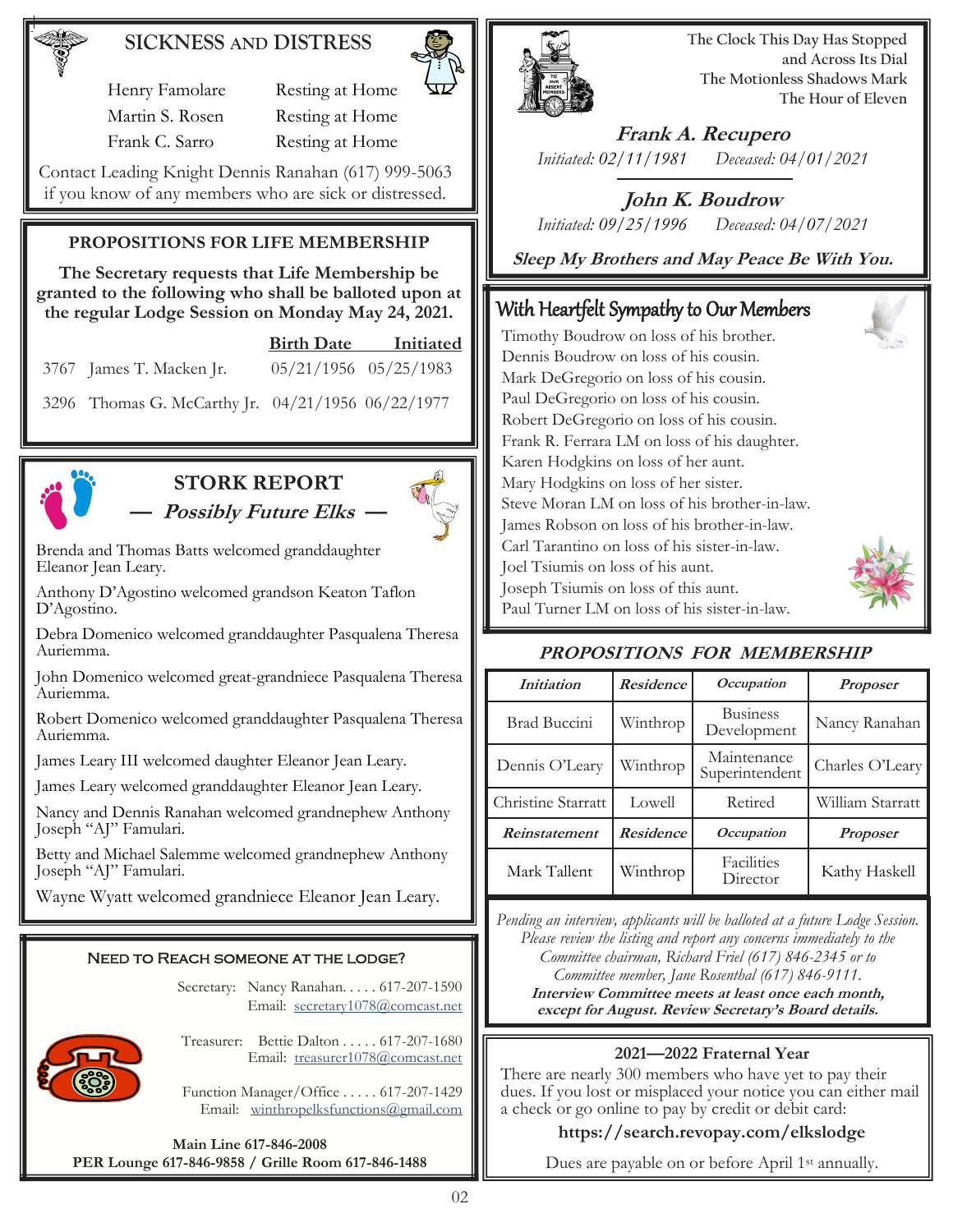**2021/2022 House Committee MAY CALENDAR Welcome to Our Newest Member Steve Reardon, PER, Chairman 05/09 Mother's Day Service—10am** Initiated 3/22/2021 **05/12 Board of Directors Meeting—7pm Paul Reardon** 6821—Roberta Daly **05/19 House Committee Meeting—7pm Kathy Haskell** Initiated 4/26/2021 **05/24 Lodge Meeting—7pm Mark Ferullo 05/31 Memorial Day Service—10:00am** 6825—Kathleen "Kate" Chandler **Joseph O'Brien, HLM** 6826—Taylor M. Scolara **MOTHER'S DAY SERVICE** MOM **Richard D'Agostino, LM** Reinstated **Sunday, May 9th at 10:00 AM Gerald Cesario, HLM** 5594—Edward McDonough All our members and their mothers **Thomas Larity, HLM** are invited to attend this Elks Service. Affiliated—Transfer/Dimit **Anthony DeAngelis** 6823—Darlene Minincleri Following the program, a collation will 6824—Scott R. Schwartz **Next Meeting 05/19/21 at 7pm** be served for those in attendance. Richard Kennedy, Lecturing Knight  **Please Be Sure To Say "Hello"** Ulls Care - Ulls Share Committee Chair 2021-2022 Annual Budget was presented by the **Please Exalted Ruler's Message—**Continued from page 1 Board of Directors at the April 26th Lodge Session **Take**  and is ready for approval by the membership at the **NoteDoreen Gillis,** thank you for donating the table cards Monday—May 24, 2021 Session. and holders; thank you for taking charge of setting up the tables and advising me on how it should be done. **MEMORIAL DAY SERVICE Megan VanDalinda** thank you for jumping in to help Monday, May 31st at 10:00 AM set up and decorate the tables. You did a fabulous job. At Winthrop Town Cemetery **MEMORIAL Gerry Rand and Steve Tear**, what can I say; you guys  $\star$  nav  $\star$ *Elks wreath laying followed by* are the best; you both worked tirelessly at getting the Lodge in order. Thank you! Let me know if there is any*collation to follow at the Elks.* thing I can do for you. **50/50 Raffle Held to Support the Emergency Fundraiser Ann Marie Gardner PER, PDD** thank you for sitting with me for the better part of 3 hours to teach me pro-**Gets a Big Boost from the Raffle Winner—Bonnie Flynn** tocol and how things should be done. Couldn't have done this without you. **Nancy Ranahan** thank you, thank you, thank you. You had your hand on my back gently leading me all the way on what to do, what to order, and the general order of what was going to happen that day. Nancy couldn't have done any of it without you. **Chris Famolare** thank you for your service to the Elks and helping in the transition with "Chuck" Cataldo. **Joseph O'Brien HLM** Our PER Wall is pristine thanks to you. Much appreciated; thank you. **Joseph Diorio** Thank you! Joe recently replaced the pipes in the sub-basement and often attends to the needs of the Marina. **Jerry Cesario HLM** Thank you for donating a flatscreen monitor for Grille Room Keno. **The generosity of Bonnie Flynn is overwhelming. She won the 50/50 Appreciation Raffle and promptly donated \$275.00 back to the Lodge. Thank you Bonnie, we love you!!! TIP OF THE** 

> **Pictured is our new Exalted Ruler Jane Howell Marcella, Winner/ member Bonnie Flynn, and Bettie Dalton PER/Treasurer.**

**ANTLERS**